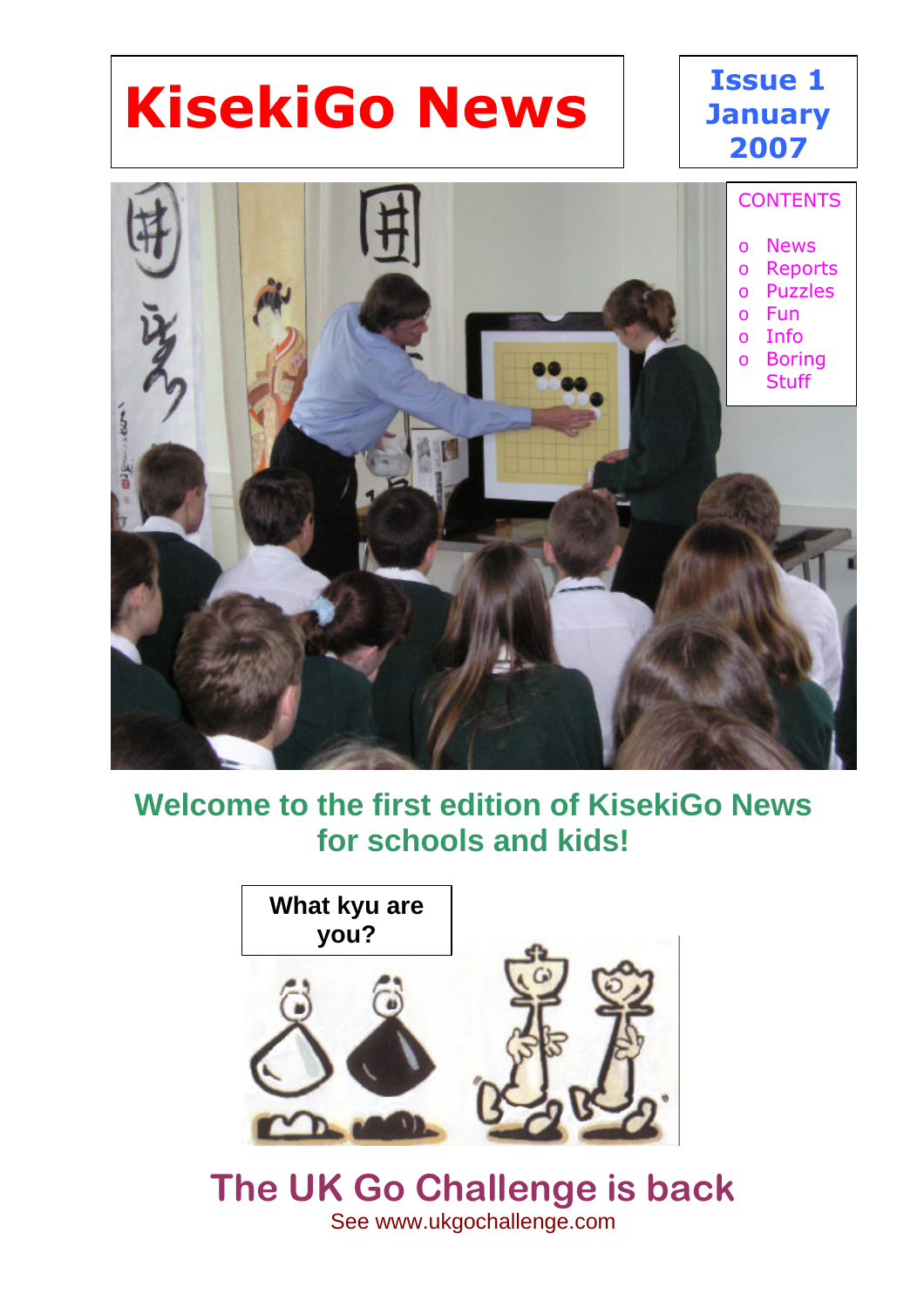# **Youth Grand Prix 2006**





 **Congrats to the winners:** 

**1. Ken Dackombe**

- **2. Will Brooks**
- **3. Kay Dackombe**

# **Mystery Object!**

The mystery object is in a museum. You can find out what and where in britgo.org. Check out your local museum to see if it has something about Go. Quite a few do.



### New Version of an Old Poem? IIUR IIUB ICUR II4ME

## **The British Youth Go Championship**

**March 25th 2007**

**Loughborough Grammar School**

**See www.britgo.org for details**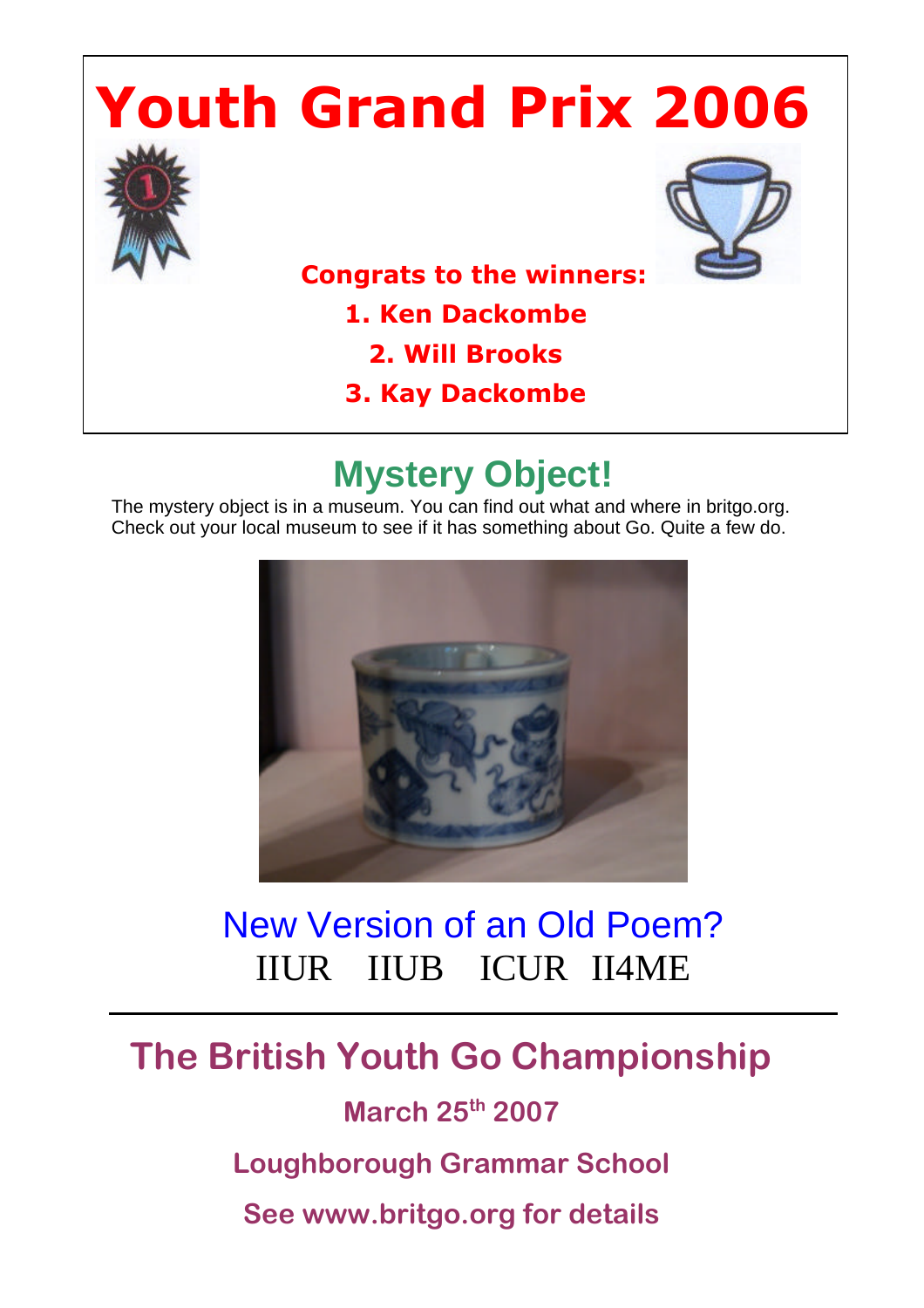

SIG is the Schools' Internet Go server. It allows you to play against other schools, without going anywhere. Other servers (e.g. KGS) often cannot be used in schools. Get your school playing on SIG and you can play in the School Go League.



#### **Boring Stuff (For Teachers)** British Go Association - Youth Services

Here is a list of some of the things which the British Go Association does for junior players and school clubs. If you are interested in any of these, please get in touch with your local BGA Youth Representative, or else the Youth Development Officer.

- **\*** The BGA Education Officer can organise Go workshops. These workshops are popular and have introduced Go to over 10000 children and teachers. For more information contact Peter Wendes - www.zenmachine.co.uk
- **\*** The Schools Go League is played on using the Schools' Internet Go server SIG (www.archduke.demon.co.uk/goserver.html). Contact League organiser Mike Lynn at mikelynn@barston92.freeserve.co.uk.
- **\*** Both the BGA website junior section www.britgo.org/junior and the /youth section for organisers have lots of information about Go in the UK.
- **\*** The BGA can usually find local Go players to visit your Go clubs.
- **\*** The BGA has produced a series of puzzle sheets to help juniors to improve. There are certificates for players who complete each of the three levels. See www.britgo.org/junior/improve.html.
- **\*** The BGA can also issue grading certificates to juniors who achieve particular kyu grades.
- **\*** Juniors who are serious about improving their Go can take part in the Shodan Challenge (www.britgo.org/events/shodan/). They will be assigned a strong player who will help them to improve.
- **\*** Juniors who have performed well in tournaments are offered professional lessons as part of a BGA mentoring scheme.
- **\*** At www.britgo.org/junior/emailgroup.html you can see information about the BGA's Youth Go email list.
- **\*** There is an infrequent newsletter for schools available from the web site.
- **\*** Of course all the other BGA services for members are available for School Clubs that become members.

### **What is the best advice ever given when playing a board game? Do not pass Go! (in Monopoly)**

# UK Go **Challenge** 2006

Last year we had the third UK Go Challenge.

On the left you will see William Brooks from Cambridge Junior Go and Chess Club. He won the national finals in July at Loughborough Grammar School. He is now a 3 dan.

Maria Tabor was the top girl; she is 4 kyu.

26 young players took part in the finals. They qualified at 10 school heats. The picture on the right shows action from the heat at High Wycombe.

Don't miss the fun this year! The finals will be in Cambridge during National Go Week.

(Dans are the senior grades and kyus are the junior grades)